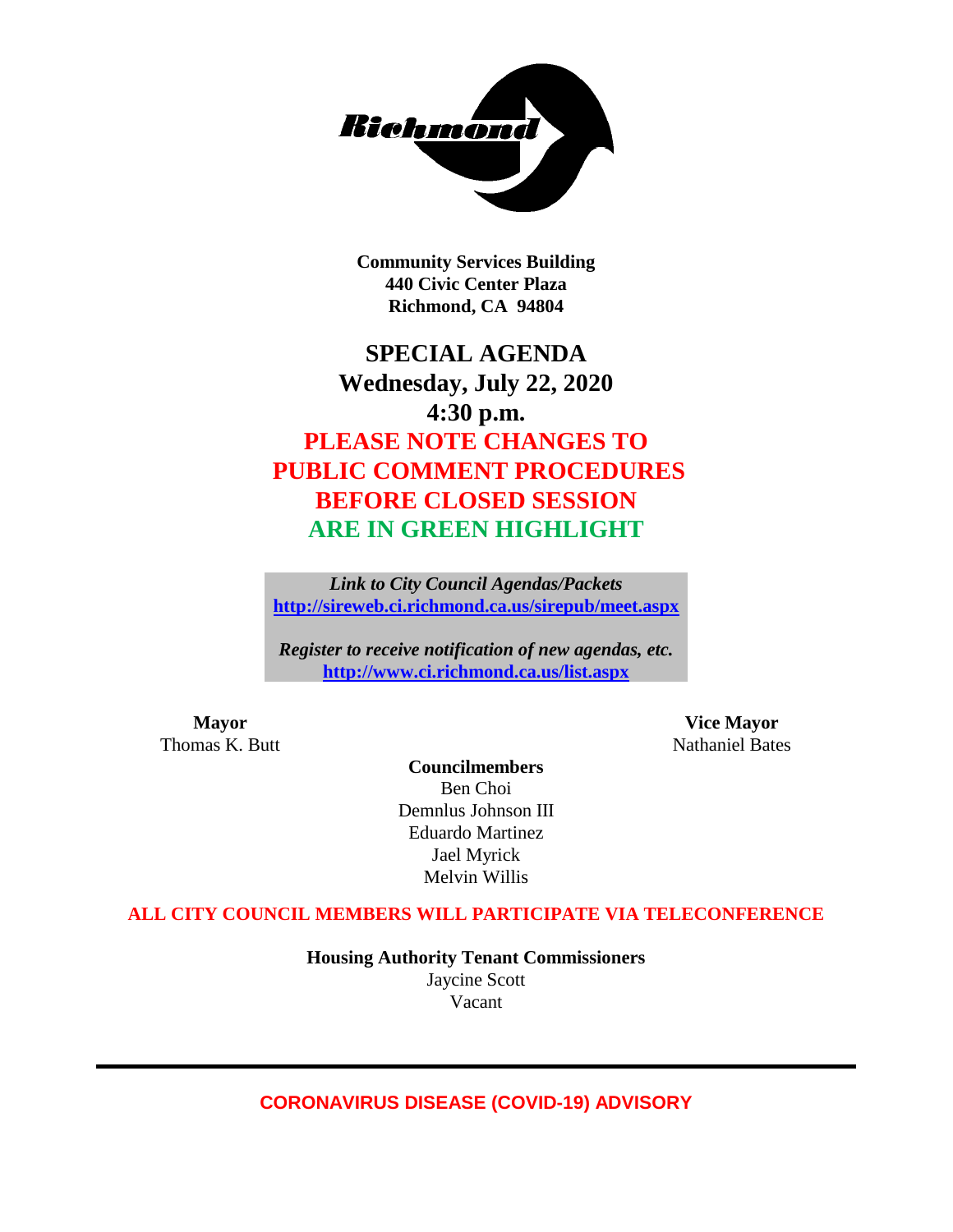Due to the coronavirus (COVID-19) pandemic, Contra Costa County and Governor Gavin Newsom have issued multiple orders requiring sheltering in place, social distancing, and reduction of person-to-person contact. Accordingly, Governor Gavin Newsom has issued executive orders that allow cities to hold public meetings via teleconferencing. Both **<https://www.coronavirus.cchealth.org/>** and

**<http://www.ci.richmond.ca.us/3914/Richmond-Coronavirus-Info>** provide updated coronavirus information.

DUE TO THE SHELTER IN PLACE ORDERS, attendance at the City of Richmond City Council meeting will be limited to Council members, essential City of Richmond staff, and members of the news media. Public comment will be confined to items appearing on the agenda and will be limited to the methods provided below. Consistent with Executive Order N-29-20, this meeting will utilize teleconferencing only. The following provides information on how the public can participate in this meeting.

### **How to watch the meeting from home:**

- 1. KCRT Comcast Channel 28 or AT&T Uverse Channel 99
- 2. Livestream online at<http://www.ci.richmond.ca.us/3178/KCRT-Live>

### **Public comments may be submitted in only one of the following ways:**

**1.** Via email to [cityclerkdept@ci.richmond.ca.us](mailto:cityclerkdept@ci.richmond.ca.us) by 3:00 p.m.

Emails *MUST* **contain in the subject line 1) public comment for Closed Session. All such email will be posted on-line and emailed to the City Council before the meeting is called to order. The Clerk will prepare summaries of all such email and the summaries will be read into the record. No email will be read into the record. Due to the high volume of emails received, emails that do not contain the correct identifying information in the subject line may be overlooked and may not become part of the record.**

2. Via Telephone or Email. Email your telephone number with area code or Email your comment to [cityclerkdept@ci.richmond.ca.us](mailto:cityclerkdept@ci.richmond.ca.us) **after 4:25 p.m. Email MUST contain in the subject line 1) public comment for Closed Session.** You will be called during the public comment period and you will be given the opportunity to verbally submit public comment or your comment will be read into the record by the Clerk (not to exceed the allotted time  $-$  one, two or three minutes  $-$  for such comments as provided below). **Due to the high volume of emails received, emails that do not contain the correct identifying information in the subject line may be overlooked and may not become part of the record.**

*The City cannot guarantee that its network and/or the site will be uninterrupted. To ensure that the City Council receives your comments, you are strongly encouraged to submit your comments in writing in advance of the meeting.*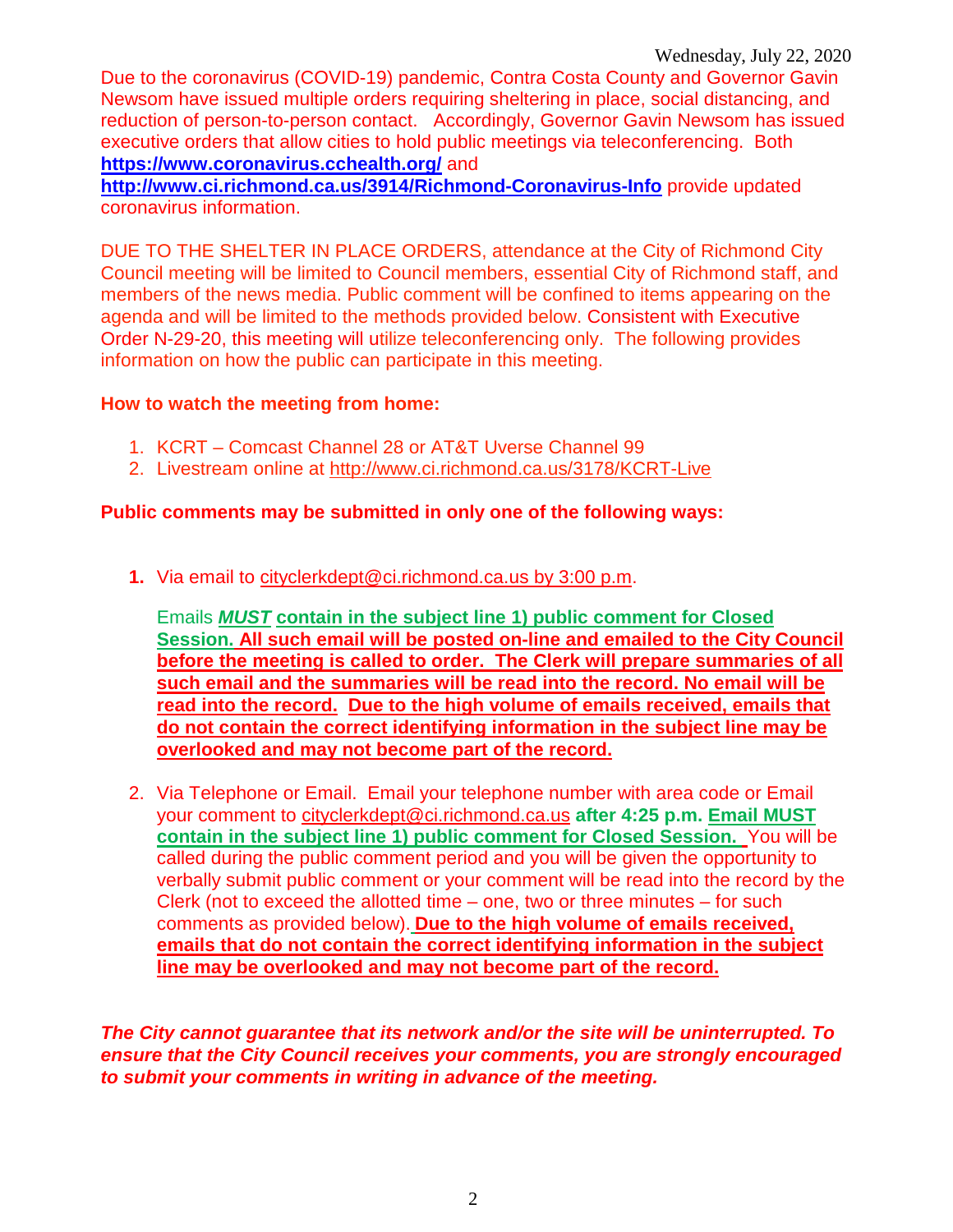### **Record of all public comments:**

All public comments will be considered a public record, put into the official meeting record. All public comments will be available after the meeting as supplemental materials and will be posted as an attachment to the meeting minutes when the minutes are posted: [http://www.ci.richmond.ca.us/Archive.aspx?AMID=31.](http://www.ci.richmond.ca.us/Archive.aspx?AMID=31)

#### **Accessibility for Individuals with Disabilities**

Upon request, the City will provide for written agenda materials in appropriate alternative formats, or disability-related modification or accommodation, including auxiliary aids or services and sign language interpreters, to enable individuals with disabilities to participate in and provide comments at/related to public meetings. Please submit a request, including your name, phone number and/or email address, and a description of the modification, accommodation, auxiliary aid, service or alternative format requested at least two days before the meeting. Requests should be emailed to [cityclerkdept@ci.richmond.ca.us](mailto:cityclerkdept@ci.richmond.ca.us) or submitted by phone at 510-620-6513, ext. 9, or 510-620-6509. Requests made by mail to City Clerk's Office, City Council meeting, 450 Civic Center Plaza, Richmond, CA 94804 must be received at least two days before the meeting. Requests will be granted whenever possible and resolved in favor of accessibility.

### **Effect of Advisory on In-person public participation**

During the pendency of the Executive Order N-29-20, the language in this Advisory portion of the agenda supersedes any language below in the meeting procedures contemplating in-person public comment.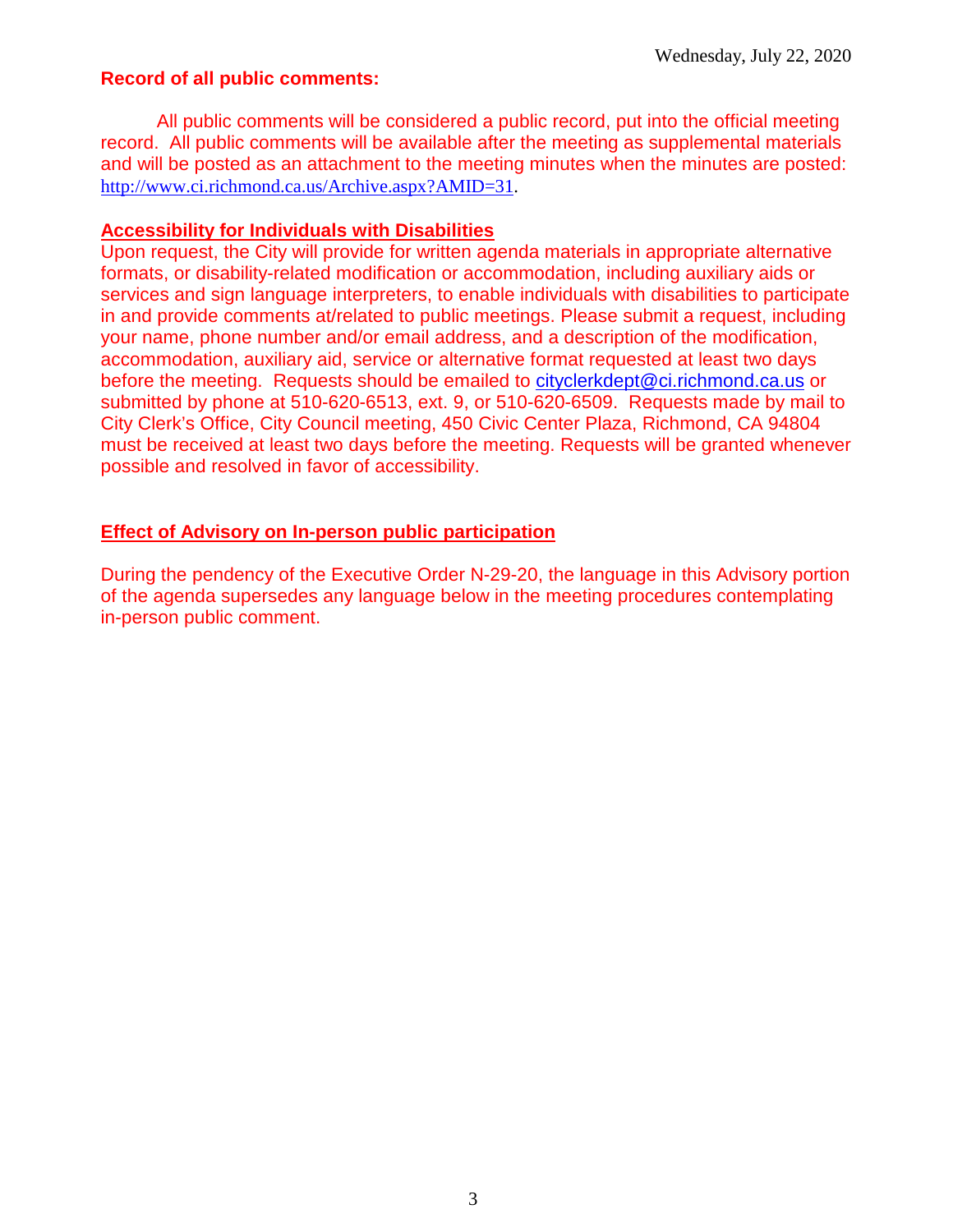# **MEETING PROCEDURES**

The City of Richmond encourages community participation at its City Council meetings and has established procedures that are intended to accommodate public input in a timely and time-sensitive way. As a courtesy to all members of the public who wish to participate in City Council meetings, please observe the following procedures:

**PUBLIC COMMENT ON AGENDA ITEMS:** Anyone who desires to address the City Council on items appearing on the agenda must complete and file a pink speaker's card with the City Clerk **prior** to the City Council's consideration of the item. Once the City Clerk has announced the item, no person shall be permitted to speak on the item other than those persons who have submitted their names to the City Clerk. Your name will be called when the item is announced for discussion. **Each speaker will be allowed up to TWO (2) MINUTES to address the City Council on NON-PUBLIC HEARING items listed on the agenda. Speakers are allowed up to THREE (3) minutes on PUBLIC HEARING items.**

**CONDUCT AT MEETINGS:** Richmond City Council meetings are limited public forums during which the City strives to provide an open, safe atmosphere and promote robust public debate. Members of the public, however, must comply with state law, as well as the City's laws and procedures and may not actually disrupt the orderly conduct of these meetings. The public, for example, may not shout or use amplifying devices, must submit comment cards and speak during their allotted time, may not create a physical disturbance, may not speak on matters unrelated to issues within the jurisdiction of the City Council or the agenda item at hand, and may not cause immediate threats to public safety.

**CITY HARASSMENT POLICY:** The City invites public comment and critique about its operations, including comment about the performance of its public officials and employees, at the public meetings of the City Council and boards and commissions. However, discriminatory or harassing comments about or in the presence of City employees, even comments by third parties, may create a hostile work environment, if severe or pervasive. The City prohibits harassment against an applicant, employee, or contractor on the basis of race, religious creed, color, national origin, ancestry, physical disability, medical condition, mental disability, marital status, sex (including pregnancy, childbirth, and related medical conditions), sexual orientation, gender identity, age or veteran status, or any other characteristic protected by federal, state or local law. In order to acknowledge the public's right to comment on City operations at public meetings, which could include comments that violate the City's harassment policy if such comments do not cause an actual disruption under the Council Rules and Procedures, while taking reasonable steps to protect City employees from discrimination and harassment, City Boards and Commissions shall adhere to the following procedures. If any person makes a harassing remark at a public meeting that violates the above City policy prohibiting harassment, the presiding officer of the meeting may, at the conclusion of the speaker's remarks and allotted time: (a) remind the public that the City's Policy Regarding Harassment of its Employees is contained in the written posted agenda; and (b) state that comments in violation of City policy are not condoned by the City and will play no role in City decisions. If any person makes a harassing remark at a public meeting that violates the above City policy, any City employee in the room who is offended by remarks violating the City's policy is excused from attendance at the meeting. No City employee is compelled to remain in attendance where it appears likely that speakers will make further harassing comments.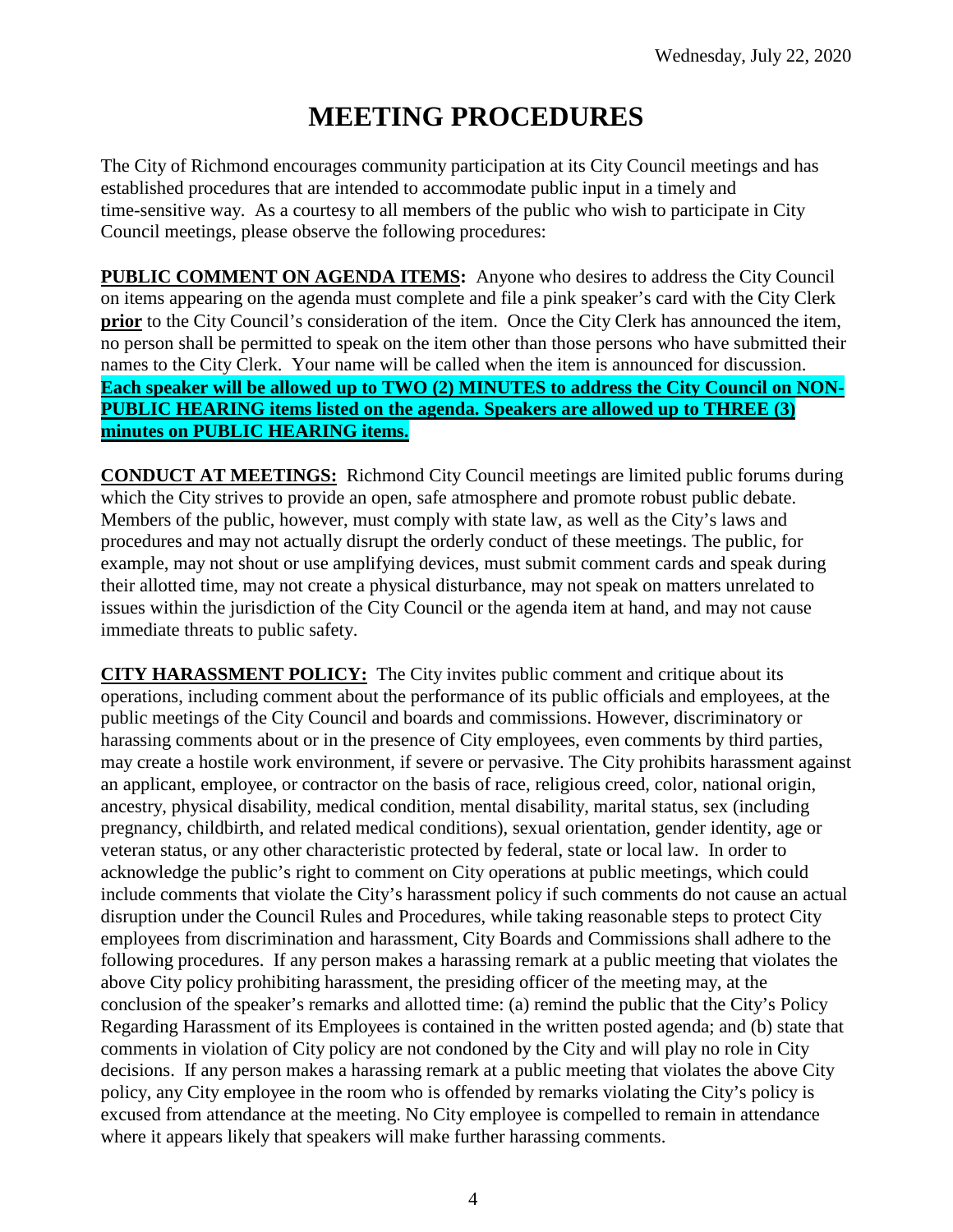If an employee leaves a City meeting for this reason, the presiding officer may send a designee to notify any offended employee who has left the meeting when those comments are likely concluded so that the employee may return to the meeting. The presiding officer may remind an employee or any council or board or commission member that he or she may leave the meeting if a remark violating the City's harassment policy is made. These procedures supplement the Council Rules and Procedures relating to disruption of orderly conduct at Council meetings.

Any law enforcement officer on duty or whose service is commanded by the presiding officer shall be Sergeant-at-Arms of the Council meetings. He/she, or they, shall carry out all orders and instructions given by the presiding officer for the purpose of maintaining order and decorum at the Council meetings (City Council Rules of Procedure and Order Section III F, RMC Section 2.12.030).